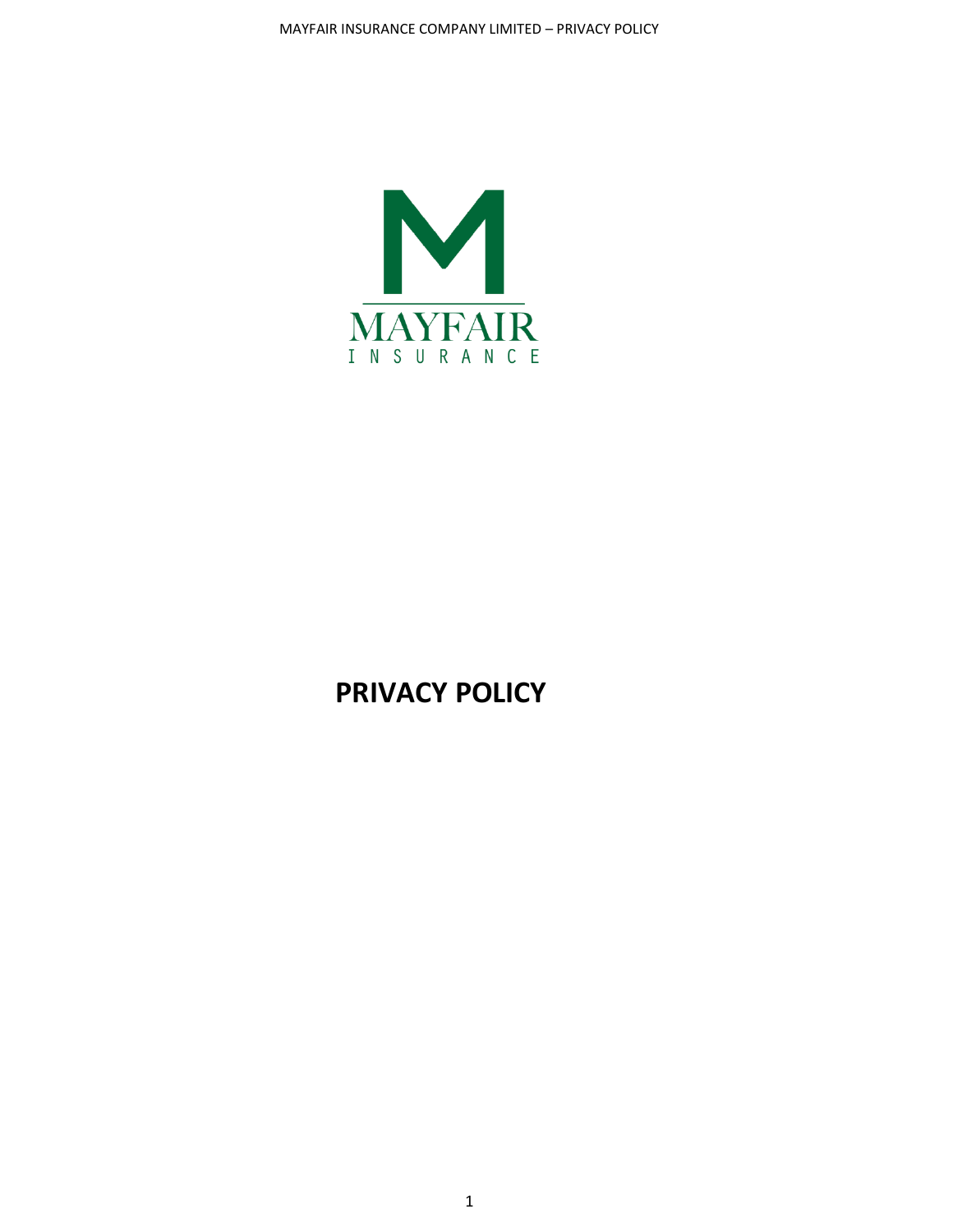## **Mayfair's Privacy Statement**

Mayfair Insurance Company Limited respects your privacy and is committed to protecting your personal and private information.

We recognize that when you choose to provide us with your personal information, you trust us to act with the highest level of responsibility to handle and safeguard that information and in this regard, we endure to lawfully, fairly and transparently express how we shall your personal data through this privacy policy.

This privacy statement will help describe to you how Mayfair Insurance collects, uses and processes your personal information through use of our website <https://ke.mayfairinsurance.africa/>and any products or services offered to you by Mayfair Insurance.

The policy is pursuant to with the Data Protection Act of 2019, which became effective on the  $11<sup>th</sup>$ November 2019

#### **Why We Collect Personal Information**

Mayfair Insurance collects information to allow us serve you in the best possible way and to ensure that your needs are met through use of our products and services.

#### **What Personal Information We Collect**

The information Mayfair Insurance collects includes but is not limited to the following:

- General identification such as name, gender, date of birth, marital status, profession.
- Contact information such as postal address, email address, telephone number.
- Data submitted or made as part of the insurance issuance and claim process such as video, photographic images or audio recordings
- Sensitive data such as claim record, past claim experience available, country of origin, religion
- Government issued documents such as IDs, passports, PIN numbers, driving licenses, car registration.
- Financial information such as bank accounts and account history, credit scores and history, assets.
- Online information through use and visit to our websites
- Social media data such as profile data when you interact with our social media sites
- Information from other sources such as publicly available information from social media services and sources made commercially available

#### **How We Collect Personal Information**

Mayfair Insurance collects information in the following ways:

- 1. Using information, you have consented to give us through:
	- Engaging with our website and software applications availed by us through mobile devices and computers and also through interaction with our social media pages.
	- By direct submission of insurance application forms, claim forms, email communication and other forms of communication in your dealings with us.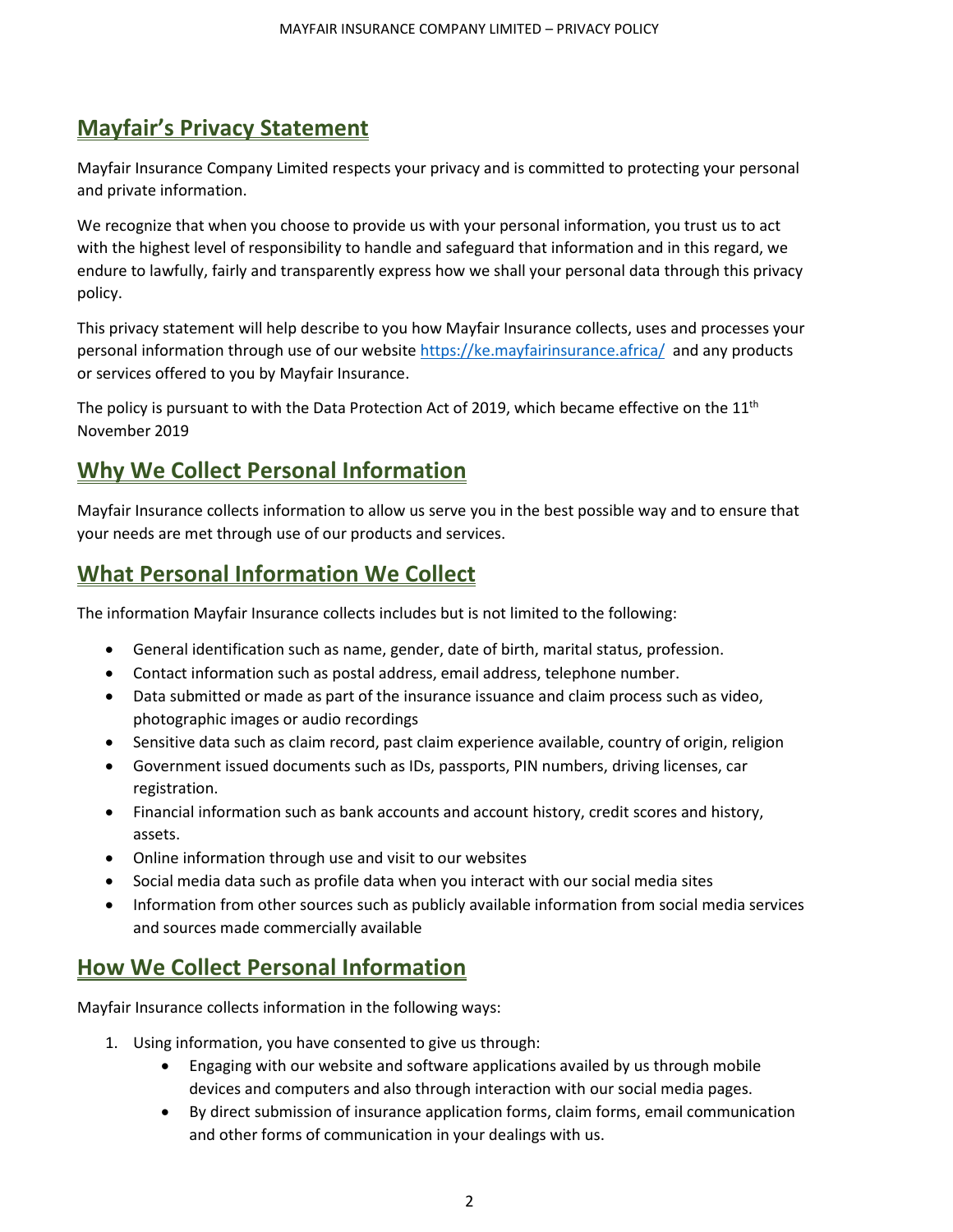- 2. Using information obtained from other sources through third parties by submission of your information to approved insurance intermediaries such as:
	- Brokers
	- Agents
	- Persons acting on your behalf

We may also obtain information obtained from the below third parties/service providers:

- Insurance investigators
- Claim investigators
- Courier services
- Re-insurance companies
- Advocates
- Travel insurance agents
- and any other third parties involved in your business relationship with us.
- 3. Using information indirectly received:
	- Where the data is contained in a public record
	- Where you have deliberately made the data public
	- Where you have consented to the collection from another source
	- Where the collection from another source would not prejudice your interests
- 4. We may find it necessary to collect information from another source where it is needed for:
	- The prevention, detection, investigation, prosecution and punishment of crime
	- The enforcement of a law which imposes a pecuniary penalty
	- The protection of your interests or another person
- 5. Using information from automated technologies e.g., cookies. Cookies are text files with small pieces of data that are used to identify your computer as you visit our website. We use these cookies and similar technologies to recognize you on subsequent visits and to allow our website to remember you. We may use information obtained from cookies for the following purposes:
	- To help you move around the website and use its features. The cookies assist you to receive the services you have requested for effectively.
	- To allow the website remember choices you make and preferences you have to give you better functionality and personal features
	- To have a visual insight on trends and website traffic to analyze the use of our website
	- To help us improve the efficiency, effectiveness and user-friendliness of our website and understand how effective our adverts are.
- 6. We may also collect your information through business referrals and you attending events organized or partnered by us where our marketing members may collect documents and/or information from you and convey the same to the company for processing of your insurance policy /claim where it is deemed necessary.

The data collected shall be used and processed for the intended purpose. If the data collection results and it being used for commercial purpose, the same will be done in as per the guidelines in the Data Protection Act 2019.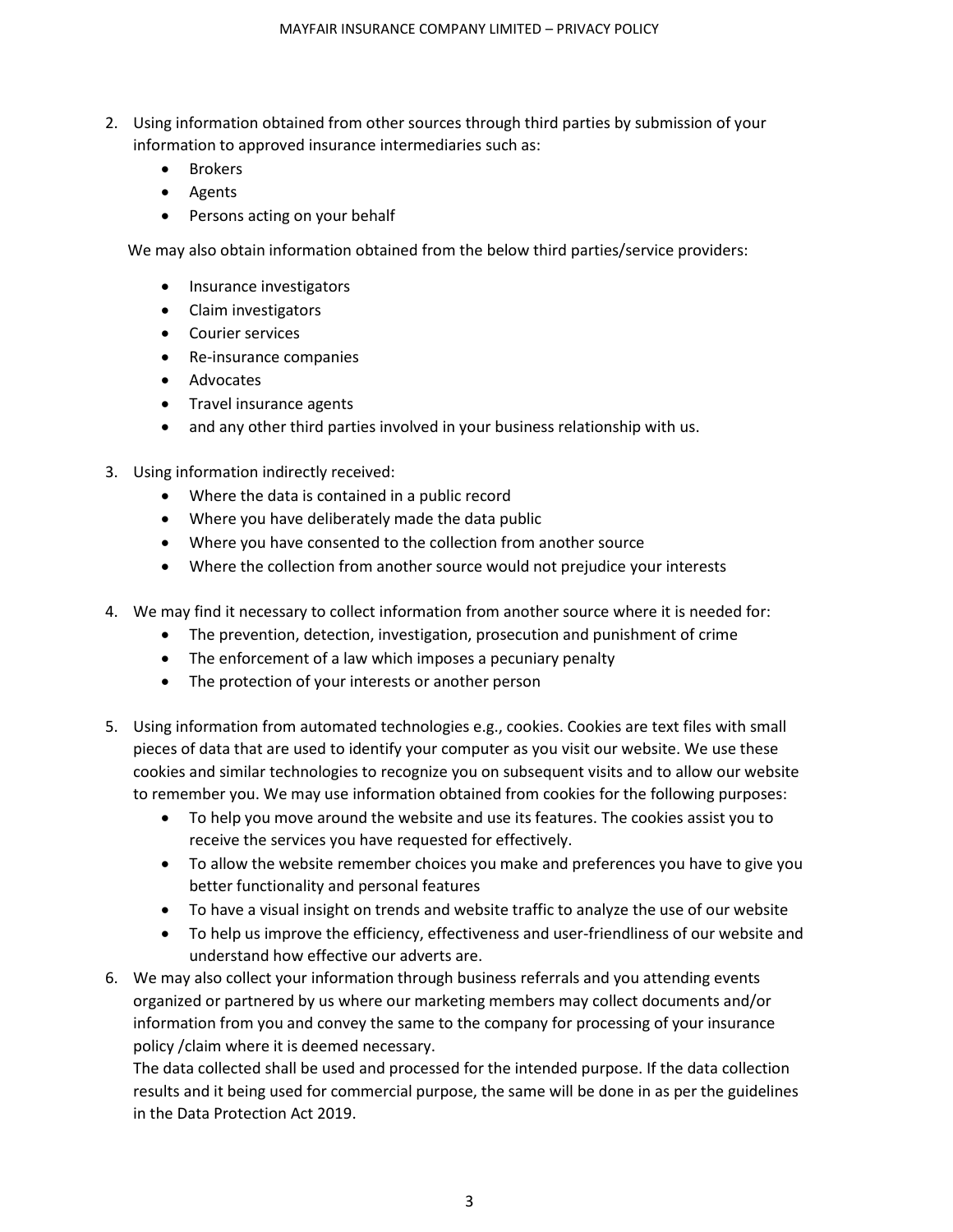## **How We Use The Personal Information Collected**

Mayfair Insurance uses your personal information as summarized below.

| <b>Purpose</b>                                                                                                                                                                                                                         | <b>Lawful Basis</b>                                                                                                                                                                                                                                                                                                                                                                                                                                                                                                                                    |
|----------------------------------------------------------------------------------------------------------------------------------------------------------------------------------------------------------------------------------------|--------------------------------------------------------------------------------------------------------------------------------------------------------------------------------------------------------------------------------------------------------------------------------------------------------------------------------------------------------------------------------------------------------------------------------------------------------------------------------------------------------------------------------------------------------|
| To Manage Our Client Engagements - We use<br>your personal information to communicate with<br>you, to address your queries, requests and<br>complaints as well as to administer customer<br>service.                                   | Performance of the contract - we use<br>your personal information to help us<br>better serve you with our products and<br>services and to fulfill our obligation in<br>relation to the contract<br>Consent from you - we only use your<br>personal information for the specific<br>purpose you have asked us to do so. Your<br>consent may be withdrawn at any time                                                                                                                                                                                    |
| To Carry Out Regulatory and Compliance<br>Obligations - We may process your personal<br>information to fulfil necessary obligations such as<br>those for "Know Your Customer" (KYC) and the<br>Anti-Money Laundering                   | Legal obligation - where we are required<br>by law to collect your personal<br>information to meet the legal<br>requirements<br>Performance of the contract - we use<br>$\bullet$<br>your personal information to help us<br>better serve you with our products and<br>services and to fulfill our obligation in<br>relation to the contract<br>Legitimate interests - To assist us in<br>providing professional services, operating<br>our business and bettering our services<br>Prevention of Fraud - To detect and<br>avoid possible criminal acts |
| To Administer Claims - We may use your<br>personal information for the validation and<br>processing of your claims                                                                                                                     | Performance of the contract - we use<br>$\bullet$<br>your personal information to help us<br>better serve you with our products and<br>services and to fulfill our obligation in<br>relation to the contract<br>Prevention of Fraud - To detect and<br>avoid possible criminal acts                                                                                                                                                                                                                                                                    |
| For Process & Service Improvement - personal<br>information is used to ensure that we understand<br>how we can better improve both our services and<br>how we go about our processes in relation to our<br>clients' needs and requests | Legitimate interests - To assist us in<br>providing professional services, operating<br>our business and bettering our services                                                                                                                                                                                                                                                                                                                                                                                                                        |
| For marketing purposes - we may provide you<br>with information on our products and services                                                                                                                                           | Legitimate interests - To assist us in<br>providing professional services, operating<br>our business and bettering our services                                                                                                                                                                                                                                                                                                                                                                                                                        |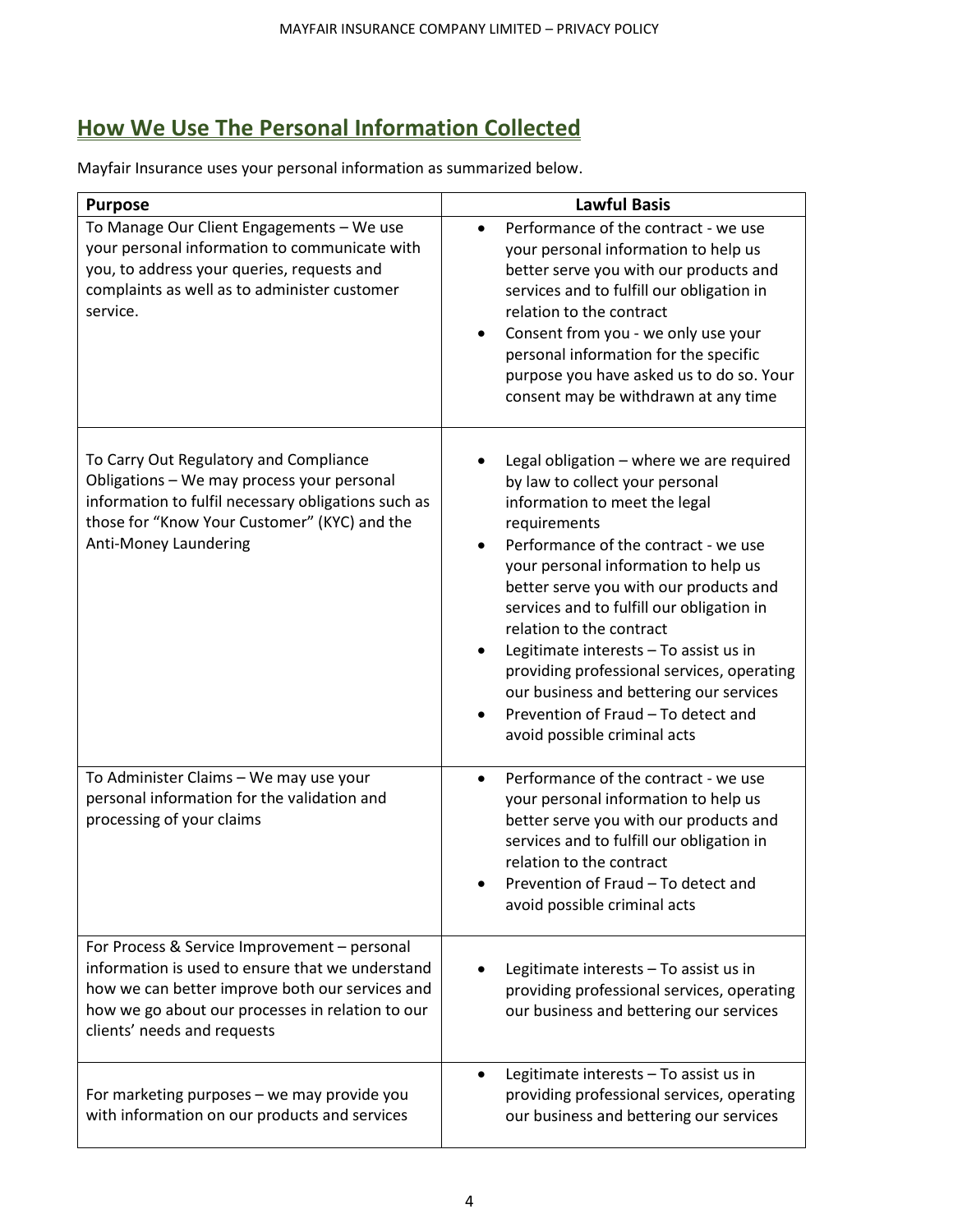#### **How We Share The Personal Information Collected**

Your Personal Data may be disclosed to any of the following and for any/one of the purposes mentioned above:

- Mayfair Insurance use branches to manage its operations and due to this, authorized persons working in our branch network may come into contact with your data.
- Independent contractors, third party service providers Professional advisers and agents providing services to Mayfair Insurance.
- Our reinsurance partners
- Regulatory Authorities e.g., Insurance regulatory Authority (IRA), Governmental Authority e.g., Kenya Revenue Authority (KRA), Legal Authority e.g., law courts
- Persons in connection with any legal proceedings, to obtain legal advice as well as in relation to exercising /defending any legal rights.
- Entities that conduct background checks e.g., credit bureau or credit reference agency any criminal records bureau (CRB) e.g., Directorate of Criminal Investigations (DCI)
- Third parties to provide references but only with your consent /at your request
- Persons who may be required by Law and/or Regulation for disclosure to be given
- Third parties to whom we may transfer our rights and/or obligations under any agreement e.g., a merger, acquisition or takeover

#### **How Long We Retain The Personal Information Collected**

- Mayfair Insurance may retain your personal information for as long as may be reasonably necessary to satisfy the intended purpose for which it was collected. We may also keep your personal information for a longer retention period as permitted or required by law and also as consented by you.
- Your personal information will be securely destroyed when it is no longer required and also as per your request and in a manner as may be specified at the expiry of the retention period.
- We may also retain your contact information for the purposes of invitations to you for insurance renewals every now and then.
- Your contact information may also be used to send you notifications that inform you of our renewal notices and claim updates. You may however withdraw your consent from receiving these notifications

#### **Processing Personal Data of Minors**

Mayfair Insurance shall process data in relation to children only on the below conditions:

- When we receive consent from the child's parent or guardian
- When the processing is in such a manner that protects and advances the rights and best interests of the child

We shall incorporate the necessary measures to ensure mechanisms are in place to validate age verification and consent. Mayfair Insurance shall endure to process the data in strict accordance with f the Data Protection Act of 2019.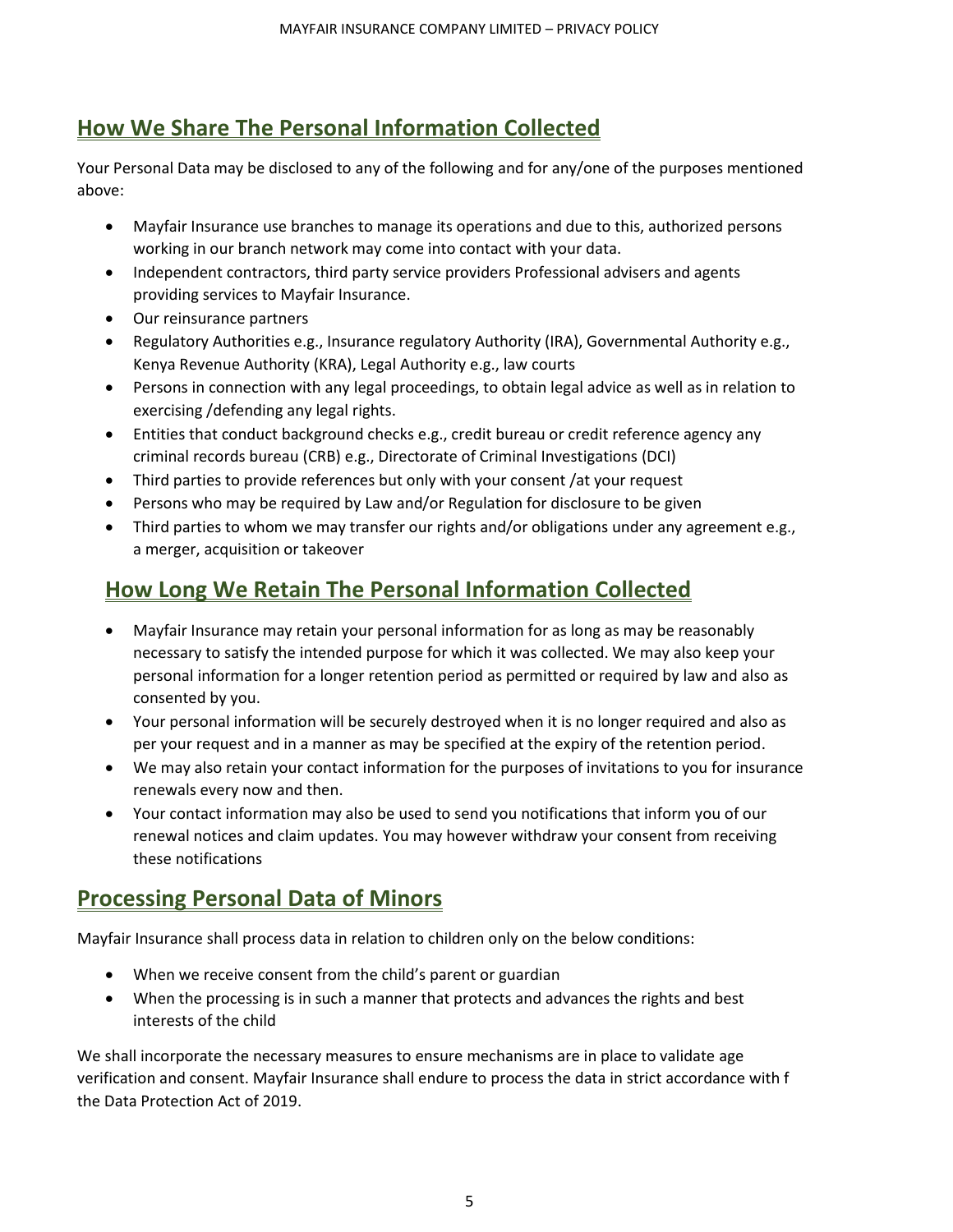### **Rights Regarding Your Data**

Under this privacy policy and in relation to certain circumstances, you have the below rights:

- Right to access the information Mayfair Insurance has in relation to you.
- Right of rectification you have the right to request us to alter/change/correct any information we have in relation to you that may be incorrect or outdated
- Right to erasure (right to be forgotten)– you have the right to have your personal information deleted; the information may be deleted where we have no other obligation to process it and where it is no longer necessary to use your information for the initial purpose
- Right to withdraw consent: where the lawful basis relied upon by the company is your consent, the right to withdraw such consent at any time without having to explain why
- Right to be informed: the right to be provided with certain information about how we collect and process your personal data
- Right to restrict the processing of your personal information further. This could be the case where its accuracy is in dispute, and it may not be processes until its accuracy is in order. We take just steps to ensure that the personal information we hold about you is accurate and complete.
- Right to data portability where we may provide your information to you or another data controller in a structured, commonly used and machine-readable format. The processing of the information is however on condition that your consent is given, it is aimed at satisfying the performance of a contract of which you are part of, and it doesn't infringe on the rights and freedom of others. We are to comply with your data portability requests, free of charge and within a period of one month. This period may be extended for a further two months where data portability requests are complex or numerous. Once your data is transferred, the other party will now be responsible for the care of your personal information.
- Right to objecting to processing you have the right to oppose the processing of your personal information at any given time. This objection is however subject to us as Mayfair Insurance demonstrating compelling legitimate grounds for the processing which override your interests, rights and freedoms
- Right to object to direct marketing direct marketing is the communication of any advertising or marketing material which is directed towards you. Where your data is used for this purpose, you have the right to object the use of your information. Upon your request, your information will no longer be used for this purpose. it is however not in our practice to provide direct marketing to insurance policyholders.
- Right to object automated individual decision making this relates to decisions based on automated processing using your personal information. Any automated processing of personal data intended to evaluate certain personal aspects relating you shall not be based on sensitive categories of your personal data.
- Right to complain If you have concerns in relation to the way Mayfair Insurance processes your personal data, you can either contact us by writing or email unde[r info@mayfair.co.ke.](mailto:info@mayfair.co.ke)

#### **Access and Changes To Your Personal Data**

In regard to your right to access your data, you may request us to provide you with the personal data we hold on you. This can be done by filling our personal data request form and submitting it to us either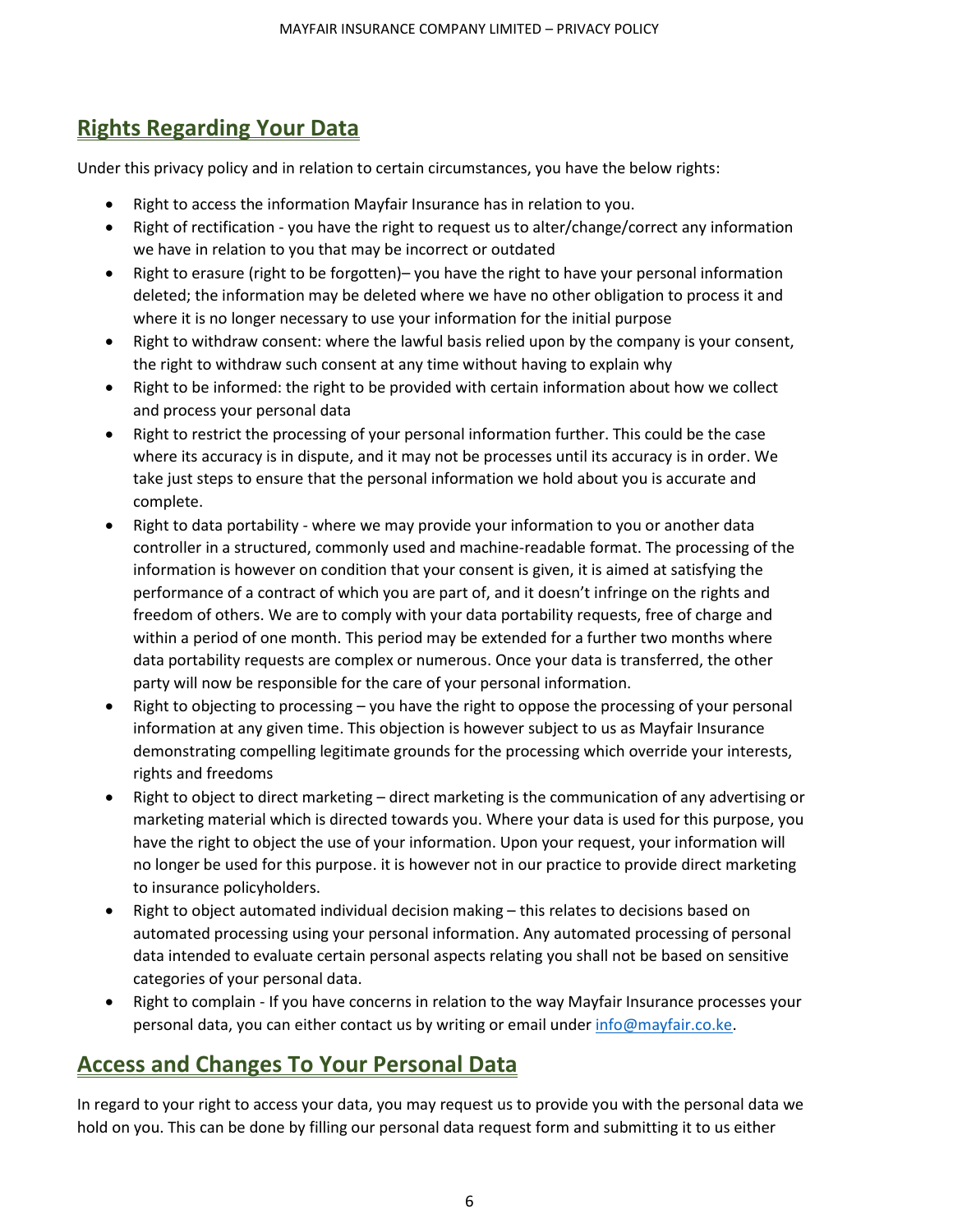physically at any of our branches or via emai[l info@mayfair.co.ke.](mailto:info@mayfair.co.ke) We shall commit to reverting to your request within one month of receipt of the request.

In regard to your right to rectification and in the event where the personal data we hold on you /part of it is incorrect or incomplete, you may wish to have the data amended/completed accordingly. This can be done by filling our personal data amendment form and attaching the necessary documentation. Once done, you should submit the subject form to us either physically at any of our branches or via email. We shall endeavor to revert to your request within one month of receipt of the request.

In accordance with the country's privacy and data protection laws, please note that some Personal Data may be exempt from access, correction, objection or deletion.

#### **Consent and What You Need To Know About It**

By using our website, services and our products, you agree to be bound by this statement of privacy.

If you find this statement agreeable on behalf of/as a representative of an entity, you represent and warrant that you have the authority to bind that entity to our privacy statement, by using our products and/or accessing our site, if you do not accept it in entirety, you must inform us immediately indicating what part of our privacy statement you are not agreeable to.

By providing your personal information or personal information of someone included in your policy to Mayfair Insurance, you acknowledge that we may use it only in the ways set out in this Privacy statement as well as in the Data Protection Act.

#### **Withdrawal of Consent**

We may ask for your consent for certain uses of your personal information. In the instances that we do this, you have the right to withdraw your consent to further use of your personal information. Withdrawal of consent, however, may not discredit/refute any processing we carried out prior to you withdrawing your consent. Also, please be advised that in certain circumstances, we may not be able to process your insurance if you withdraw your consent.

Mayfair Insurance does not solely rely on consent for processing personal information; our reliance is mainly on other legal bases such as where it is necessary for the performance of a contract to which you are a party to and where we have Legitimate interests

#### **Marketing Communications**

Mayfair Insurance may from time to time use your information to notify you about our products and services that may be of interest to you. We may relay this communication via email or telephone.

If you do not wish to be receiving these information updates in this manner, you may opt-out by clicking on the link to "Do Not Consent" on the email or by contacting us via email or branches.

We shall endeavor to comply with your opt-out request(s) as soon as possible.

#### **Security Safeguards Of Personal Information**

Mayfair Insurance is dedicated to ensuring that your personal data is handled carefully and secured safely. We have put in place the necessary measures i.e., legal, organizational, physical, technical, which